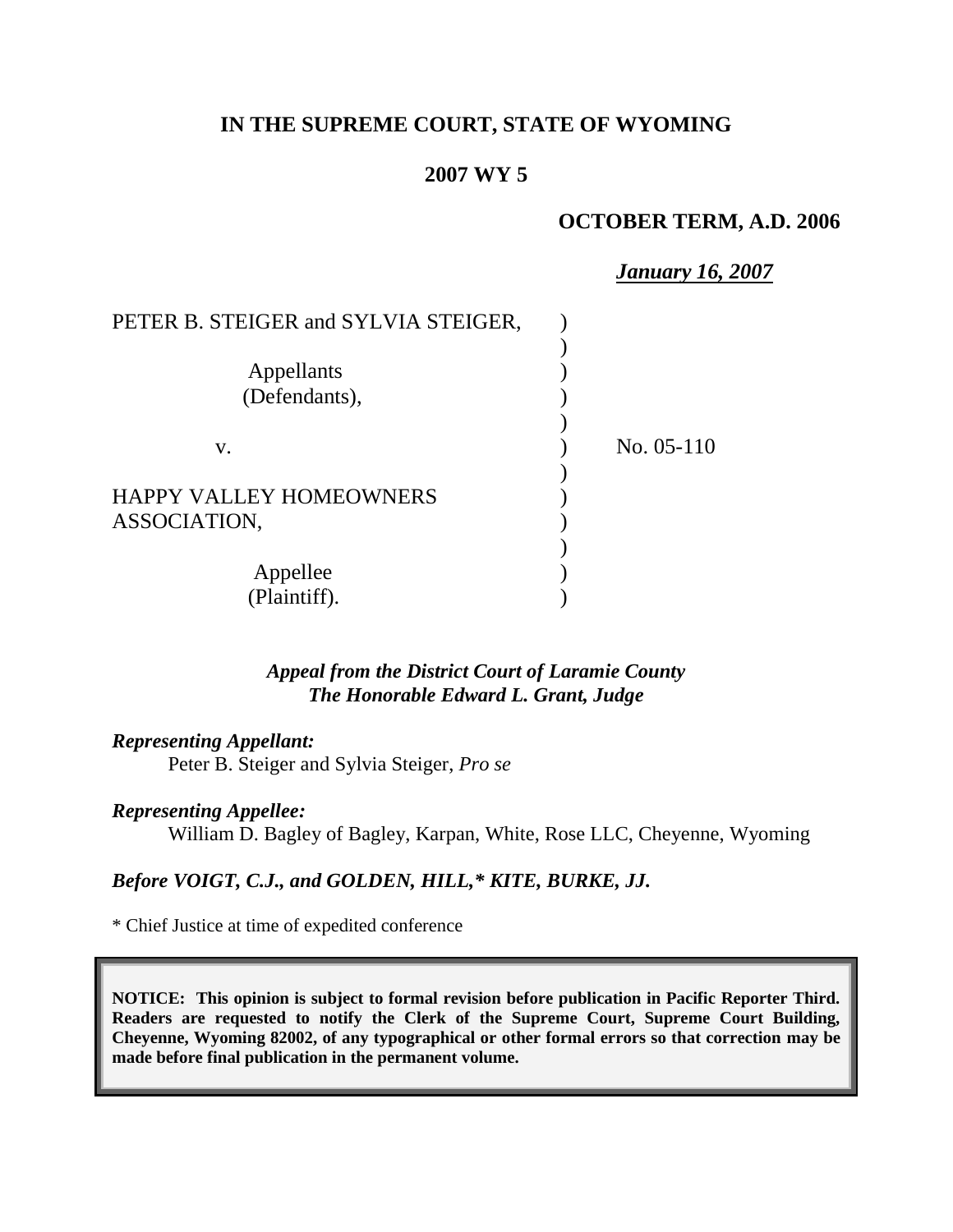**GOLDEN**, Justice.

[¶1] Peter and Sylvia Steiger are husband and wife and own a tract in Happy Valley subdivision near Cheyenne where they reside. The Happy Valley Homeowners Association (HoA) claim the Steigers are in violation of a protective covenant and brought the instant action to enforce the covenant. The district court granted summary judgment to the HoA. We reverse.

[¶2] The Steigers bring four issues to this Court on appeal, but only one needs to be addressed. The Steigers argue that the HoA was not entitled to summary judgment because of their unresolved allegation that the instant legal action against them was never duly authorized by the HoA. In essence, the Steigers alleged that the HoA lacked capacity to bring and maintain the instant suit and therefore have not presented a prima facie case. Under the peculiar facts of this case, we find we must agree.

[¶3] The Steigers properly alleged below that the instant legal action against them was never duly authorized by the HoA. During the course of the proceedings, the Steigers served a request for admissions upon the HoA. The HoA did not serve a response to the request within the thirty-day time limit established by W.R.C.P. 36, thereby admitting all matters asserted in the request.<sup>1</sup> Among the admissions were admissions generally establishing that the Board of the HoA was not legally constituted and a specific admission that "any and all actions taken on behalf of the Association at any meeting of the alleged Board of Directors later than August 7, 2003, are invalid and do not represent true actions or commitments of the Association" (the instant suit was filed June 25, 2004).

[¶4] Our review of the record reveals no motion by the HoA for withdrawal or amendment of the admissions, nor is there any order allowing the same. As the record

\* \* \* \*

l  $1$  W.R.C.P. 36 states in pertinent part:

<sup>(</sup>a) *Request for admission*. -- A party may serve upon any other party a written request for the admission, for purposes of the pending action only, of the truth of any matters within the scope of Rule 26(b) set forth in the request that relate to statements or opinions of fact or of the application of law to fact, including the genuineness of any documents described in the request. . . .

<sup>. . .</sup> The matter is admitted unless, within 30 days after service of the request, or within such shorter or longer time as the court may allow, the party to whom the request is directed serves upon the party requesting the admission a written answer or objection addressed to the matter, signed by the party or by the party's attorney ....

<sup>(</sup>b) *Effect of admission*. -- Any matter admitted under this rule is conclusively established unless the court on motion permits withdrawal or amendment of the admission.